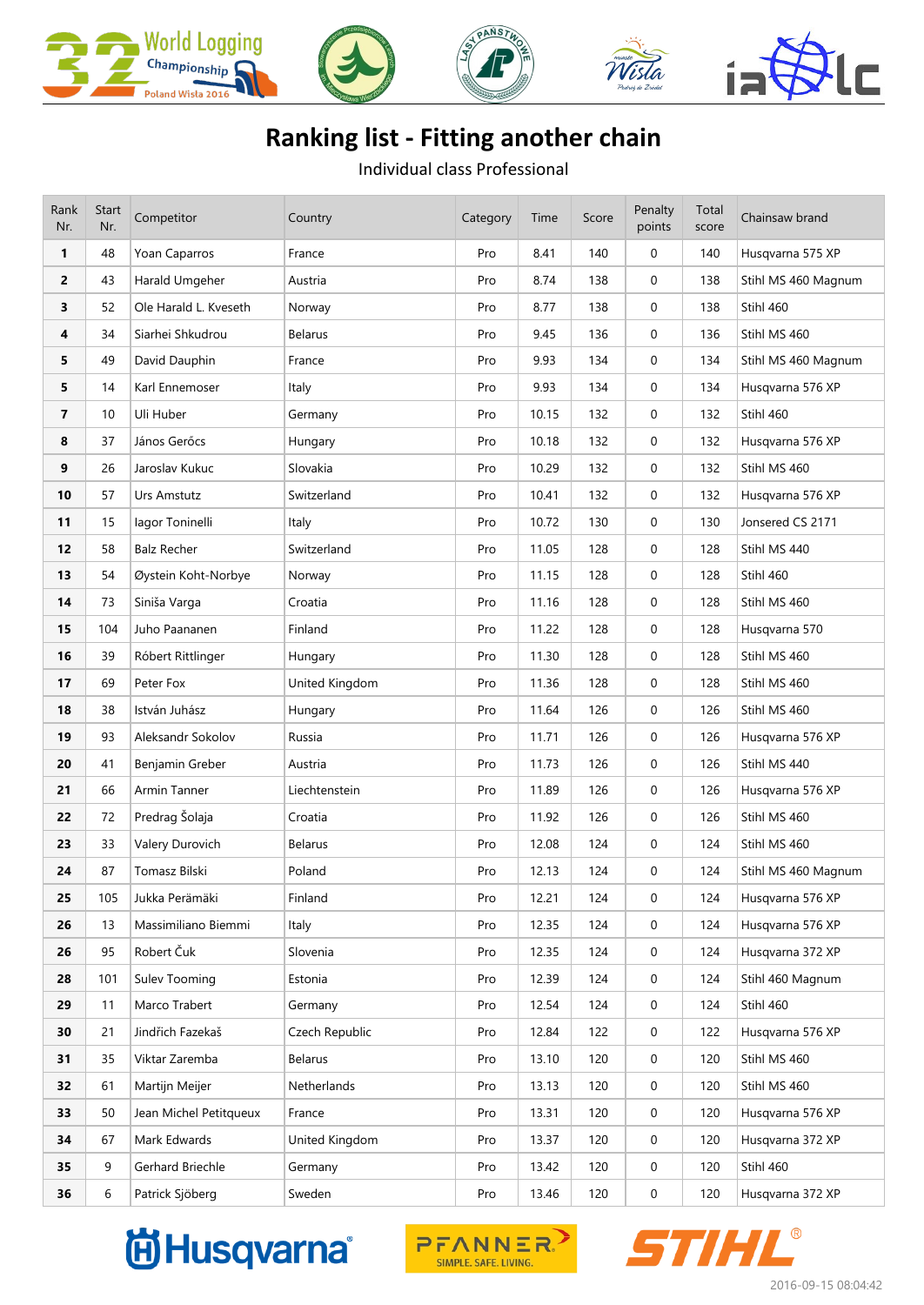









| Rank<br>Nr. | <b>Start</b><br>Nr. | Competitor             | Country        | Category | Time  | Score | Penalty<br>points | Total<br>score | Chainsaw brand      |
|-------------|---------------------|------------------------|----------------|----------|-------|-------|-------------------|----------------|---------------------|
| 37          | 27                  | Jaroslav Perveka       | Slovakia       | Pro      | 13.47 | 120   | 0                 | 120            | Dolmar PS-7900      |
| 38          | 23                  | Martin Pňaček          | Czech Republic | Pro      | 13.50 | 120   | $\mathbf 0$       | 120            | Husqvarna 576 XP    |
| 39          | 83                  | Gatis Brencis          | Latvia         | Pro      | 13.59 | 118   | 0                 | 118            | Husqvarna 372 XPG   |
| 40          | 103                 | Vesa Kurki             | Finland        | Pro      | 13.72 | 118   | $\mathbf 0$       | 118            | Jonsered 2071       |
| 40          | 60                  | Arian Essenstam        | Netherlands    | Pro      | 13.72 | 118   | $\mathbf 0$       | 118            | Husqvarna 576 XP    |
| 42          | 91                  | Aleksandr Mallat       | Russia         | Pro      | 13.96 | 118   | 0                 | 118            | Stihl MS 460 Magnum |
| 43          | 85                  | Anatolijs Selivanovs   | Latvia         | Pro      | 13.97 | 118   | 0                 | 118            | Jonsered 2071       |
| 44          | 46                  | Maeda Tomohiro         | Japan          | Pro      | 14.59 | 114   | 0                 | 114            | Husqvarna 576 XP    |
| 45          | 42                  | Markus Herzog          | Austria        | Pro      | 14.63 | 114   | $\mathbf 0$       | 114            | Jonsered CS 2171    |
| 46          | 77                  | Milan Zujić            | Serbia         | Pro      | 14.67 | 114   | 0                 | 114            | Stihl MS 460        |
| 47          | 106                 | Sergiy Domashkin       | Ukraine        | Pro      | 14.68 | 114   | $\mathbf 0$       | 114            | Motor Sich 475 S    |
| 48          | 88                  | Roman Szala            | Poland         | Pro      | 14.92 | 114   | 0                 | 114            | Makita DCS 7901     |
| 49          | 18                  | Andre Kreins           | Luxembourg     | Pro      | 14.94 | 114   | $\mathbf 0$       | 114            | Stihl 460           |
| 50          | 107                 | Volodymyr Kukhta       | Ukraine        | Pro      | 15.18 | 112   | $\mathbf 0$       | 112            | Husqvarna 576 XP    |
| 50          | 56                  | Philipp Amstutz        | Switzerland    | Pro      | 15.18 | 112   | 0                 | 112            | Husqvarna 372 XP    |
| 52          | 89                  | Kamil Szarmach         | Poland         | Pro      | 15.28 | 112   | 0                 | 112            | Makita DCS 7901     |
| 52          | 22                  | Josef Kučera           | Czech Republic | Pro      | 15.28 | 112   | 0                 | 112            | Husqvarna 372 XP    |
| 54          | 71                  | Davor Ivanković        | Croatia        | Pro      | 15.33 | 112   | 0                 | 112            | Stihl MS 460        |
| 55          | 99                  | Taavi Ehrpais          | Estonia        | Pro      | 15.79 | 110   | 0                 | 110            | Husqvarna 576 XP    |
| 56          | 68                  | <b>Richard Elliott</b> | United Kingdom | Pro      | 15.86 | 110   | $\mathbf 0$       | 110            | Husqvarna 372       |
| 57          | 96                  | Boštjan Kobe           | Slovenia       | Pro      | 15.94 | 110   | 0                 | 110            | Husqvarna 576 XP    |
| 58          | 62                  | <b>Hubert Peters</b>   | Netherlands    | Pro      | 16.05 | 108   | $\mathbf 0$       | 108            | Stihl MS 460        |
| 59          | 17                  | Tom Kartheiser         | Luxembourg     | Pro      | 16.22 | 108   | 0                 | 108            | Stihl 460           |
| 60          | 75                  | Goran Bojanić          | Serbia         | Pro      | 16.54 | 108   | 0                 | 108            | Stihl MS 460        |
| 61          | $80\,$              | Tadas Guzevičius       | Lithuania      | Pro      | 16.61 | 106   | 0                 | 106            | Husqvarna 576 XPG   |
| 62          | 65                  | Marc Gantenbein        | Liechtenstein  | Pro      | 16.86 | 106   | 0                 | 106            | Stihl 460           |
| 63          | 5                   | Jan Maes               | Sweden         | Pro      | 16.91 | 106   | 0                 | 106            | Husqvarna 372 XP    |
| 64          | 92                  | Ilya Shvetsov          | Russia         | Pro      | 16.93 | 106   | 0                 | 106            | Husqvarna 576 XP    |
| 65          | 97                  | Damir Pelko            | Slovenia       | Pro      | 16.99 | 106   | 0                 | 106            | Husqvarna 372 XP    |
| 66          | 108                 | Sergii Zhuravel        | Ukraine        | Pro      | 17.46 | 104   | 0                 | 104            | Stihl MS 461        |
| 67          | 25                  | Peter Grofčík          | Slovakia       | Pro      | 17.89 | 102   | 0                 | 102            | Stihl MS 460 Magnum |
| 68          | 79                  | Romas Balčiūnas        | Lithuania      | Pro      | 18.74 | 99    | 0                 | 99             | Husqvarna 576 XP    |
| 69          | 76                  | Darko Ivanović         | Serbia         | Pro      | 18.78 | 99    | $\mathbf 0$       | 99             | Husqvarna 576 XP    |
| 70          | 53                  | Ole Jørgen Sigvartsen  | Norway         | Pro      | 19.45 | 98    | 0                 | 98             | Stihl 460           |
| 71          | 81                  | Gediminas Stasiūnas    | Lithuania      | Pro      | 19.67 | 97    | 0                 | 97             | Husqvarna 576 XP    |
| 72          | 30                  | Francisco Masague Mola | Spain          | Pro      | 22.26 | 92    | 0                 | 92             | Stihl MS 460 Magnum |
| 73          | 20                  | Alex Poecker           | Luxembourg     | Pro      | 25.26 | 86    | 0                 | 86             | Stihl 460           |
| 74          | 64                  | Martin Eggenberger     | Liechtenstein  | Pro      | 27.25 | 82    | $\mathbf 0$       | 82             | Stihl 460           |
| 75          | 31                  | Nuria Suades Castella  | Spain          | Pro      | 29.94 | 77    | 0                 | 77             | Stihl MS 460 Magnum |